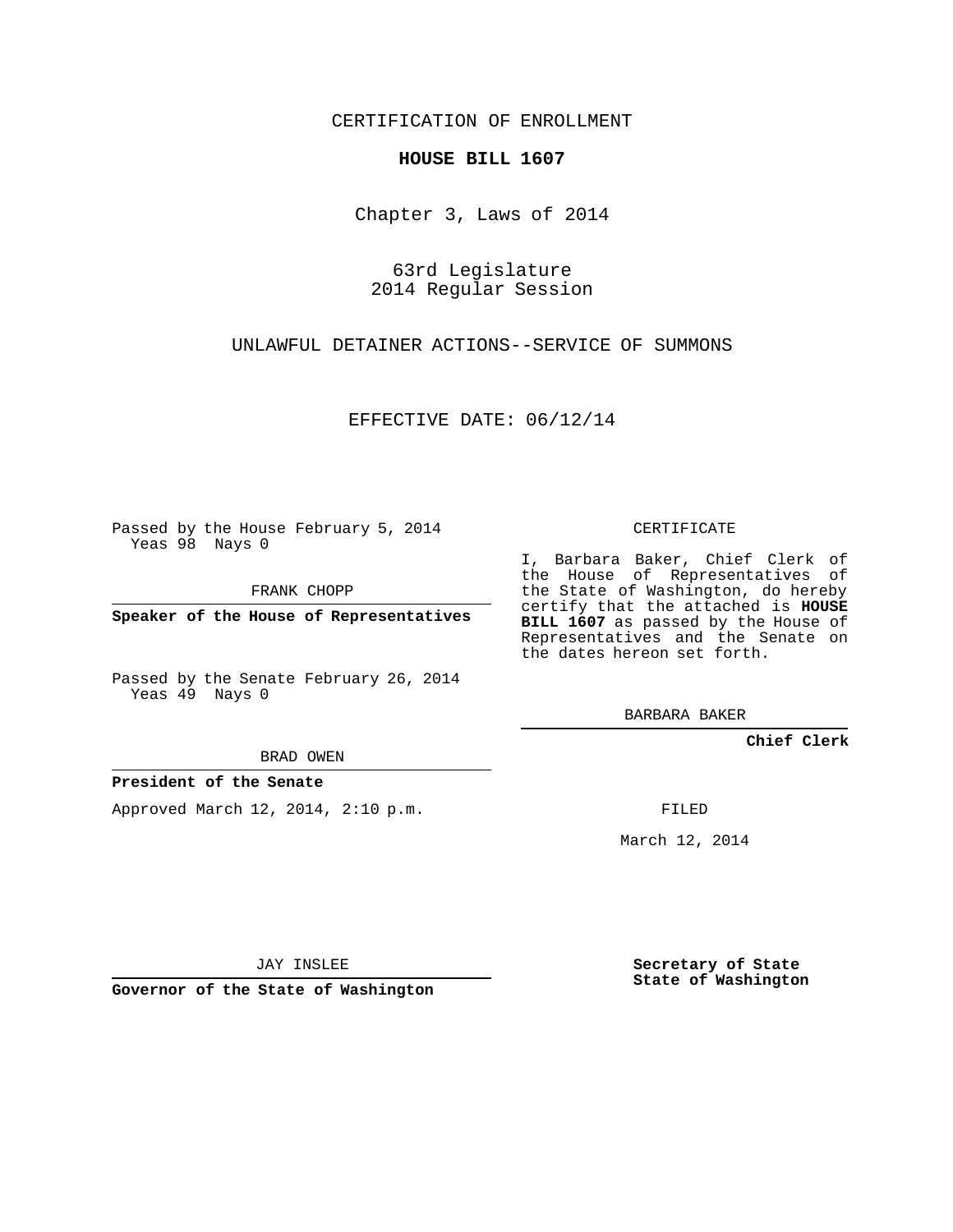## **HOUSE BILL 1607** \_\_\_\_\_\_\_\_\_\_\_\_\_\_\_\_\_\_\_\_\_\_\_\_\_\_\_\_\_\_\_\_\_\_\_\_\_\_\_\_\_\_\_\_\_

\_\_\_\_\_\_\_\_\_\_\_\_\_\_\_\_\_\_\_\_\_\_\_\_\_\_\_\_\_\_\_\_\_\_\_\_\_\_\_\_\_\_\_\_\_

Passed Legislature - 2014 Regular Session

**State of Washington 63rd Legislature 2013 Regular Session By** Representative Rodne

Read first time 02/01/13. Referred to Committee on Judiciary.

 AN ACT Relating to alternative means of service in forcible entry and forcible and unlawful detainer actions; and adding a new section to chapter 59.12 RCW.

BE IT ENACTED BY THE LEGISLATURE OF THE STATE OF WASHINGTON:

 NEW SECTION. **Sec. 1.** A new section is added to chapter 59.12 RCW to read as follows:

 (1) When the plaintiff, after the exercise of due diligence, is unable to personally serve the summons on the defendant or defendants, the court may authorize the alternative means of service described in this section.

 (2) Upon filing of an affidavit from the person or persons attempting service describing those attempts, and the filing of an affidavit from the plaintiff, plaintiff's agent, or plaintiff's attorney stating the belief that the defendant or defendants cannot be found, the court may enter an order authorizing service of the summons as follows:

 (a) The summons and complaint must be posted in a conspicuous place on the premises unlawfully held not less than nine days from the return 19 date stated in the summons; and